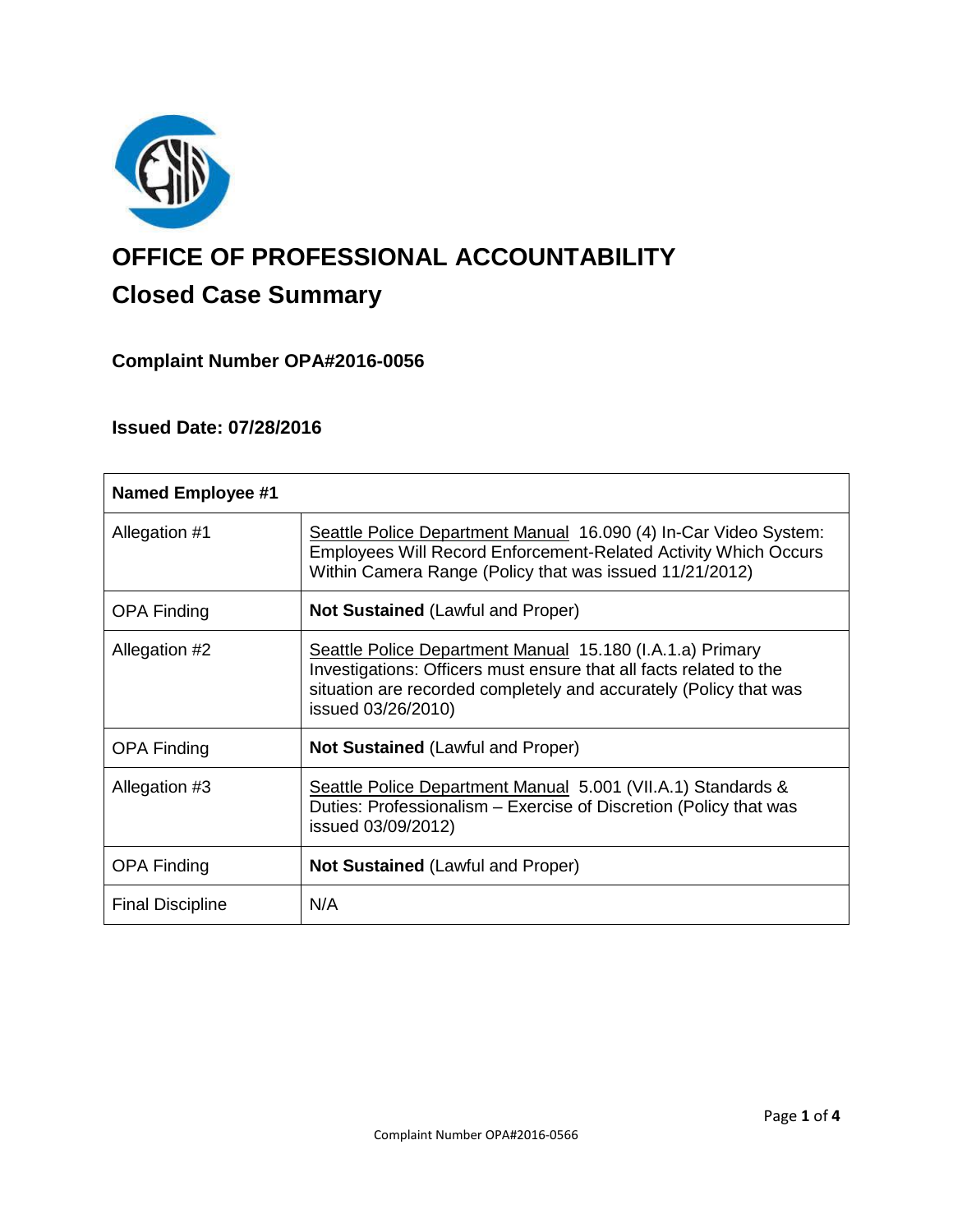| <b>Named Employee #2</b> |                                                                                                                                                                                                       |
|--------------------------|-------------------------------------------------------------------------------------------------------------------------------------------------------------------------------------------------------|
| Allegation #1            | Seattle Police Department Manual 16.090 (4) In-Car Video System:<br><b>Employees Will Record Enforcement-Related Activity Which Occurs</b><br>Within Camera Range (Policy that was issued 11/21/2012) |
| <b>OPA Finding</b>       | <b>Not Sustained (Inconclusive)</b>                                                                                                                                                                   |
| <b>Final Discipline</b>  | N/A                                                                                                                                                                                                   |

## **INCIDENT SYNOPSIS**

The Named Employees responded to a report of child abuse.

### **COMPLAINT**

The complainant alleged that Named Employee #1 did not start In-Car Video (ICV) recording when required, allowed testimony to become tainted, failed to completely document reported abuse, and removed children from their home without probable cause.

OPA added an allegation that Named Employee #2 did not activate ICV during a Terry stop.

## **INVESTIGATION**

The OPA investigation included the following actions:

- 1. Review of the complaint
- 2. Interview of the complainant
- 3. Review of In-Car Video (ICV)
- 4. Search for and review of all relevant records and other evidence
- 5. Interview of SPD employees

## **ANALYSIS AND CONCLUSION**

The preponderance of the evidence shows that Named Employee #1 activated his In-Car Video (ICV) and began recording once he recognized that the situation was likely to result in enforcement action and that ICV recording was required. Under the policy in effect at the time of this incident, Named Employee #1 was not required to record his activities prior to that moment. The complainant alleged that Named Employee #1 failed to include in the General Offense (GO) Report information provided by a witness. Specifically, the witness mentioned that similar abuse by a different person had previously been reported to the authorities in a different jurisdiction. The audio portion of the ICV recorded by Named Employee #1 does contain a statement by the witness on this subject. Named Employee #1 told OPA he did not recall hearing the witness say this. While it would have been appropriate for Named Employee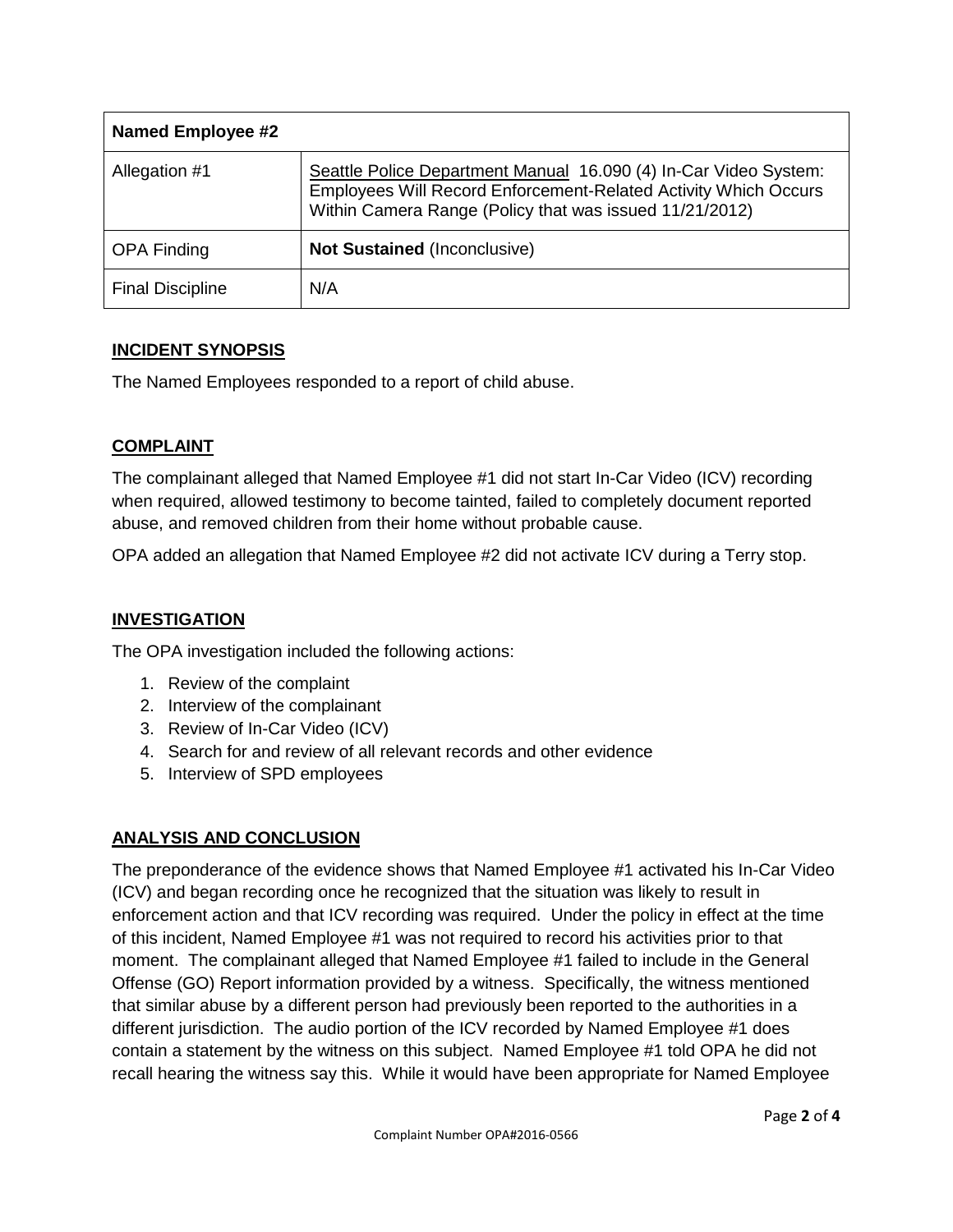#1 to include this statement in the report, it was not material information concerning the crime he was investigating. In addition, training materials and direction given to patrol officers regarding their primary investigation of reports of child abuse encourage officers to keep their report brief and containing only the information necessary to report the criminal elements observed and/or reported. The complainant alleged that Named Employee #1 lacked probable cause to take the children into protective custody. The preponderance of the evidence shows Named Employee #1 had received a statement from one of the children that an adult living in the home had abused that child. Based on this statement and all the facts and circumstances known at the time by Named Employee #1, he had probable cause to believe the children had been abused or neglected and potentially may be injured if not taken into protected custody. Taking the children into protective custody at that time was a reasonable exercise of discretion by Named Employee #1.

The preponderance of the evidence shows that Named Employee #2 activated his ICV and began recording once he placed the arrested subject into the back of his police vehicle. When Named Employee #2 first arrived at the scene, Named Employee #1 assigned him to stay in an interior hallway with the subject who was later arrested. The subject was not being detained at first and was only placed under arrest by Named Employee #1 immediately before Named Employee #2 took him outside and placed him inside the police car. The policy in effect at the time of this incident did not require Named Employee #2 to activate his ICV and record before the subject was placed under arrest. It is unclear why Named Employee #2 did not activate the ICV immediately after the subject was arrested. It is possible that he attempted to and was unable to do so because of being inside the building. It is also possible Named Employee #2 simply forgot to or chose not to. Given the amount of time between when the incident took place and when the complainant came forward, the OPA Director found there is insufficient evidence to either prove or disprove that Named Employee #1 did not attempt to begin the recording earlier.

## **FINDINGS**

### **Named Employee #1**

### Allegation #1

The evidence supports that Named Employee #1 activated his In-Car Video as required by the policy in effect at the time of the incident. Therefore a finding of **Not Sustained** (Lawful and Proper) was issued for *In-Car Video System: Employees Will Record Enforcement-Related Activity Which Occurs Within Camera Range*.

### Allegation #2

The evidence supports that Named Employee #1 collected the material information concerning the crime he was investigating. Therefore a finding of **Not Sustained** (Lawful and Proper) was issued for *Primary Investigations: Officers must ensure that all facts related to the situation are recorded completely and accurately*.